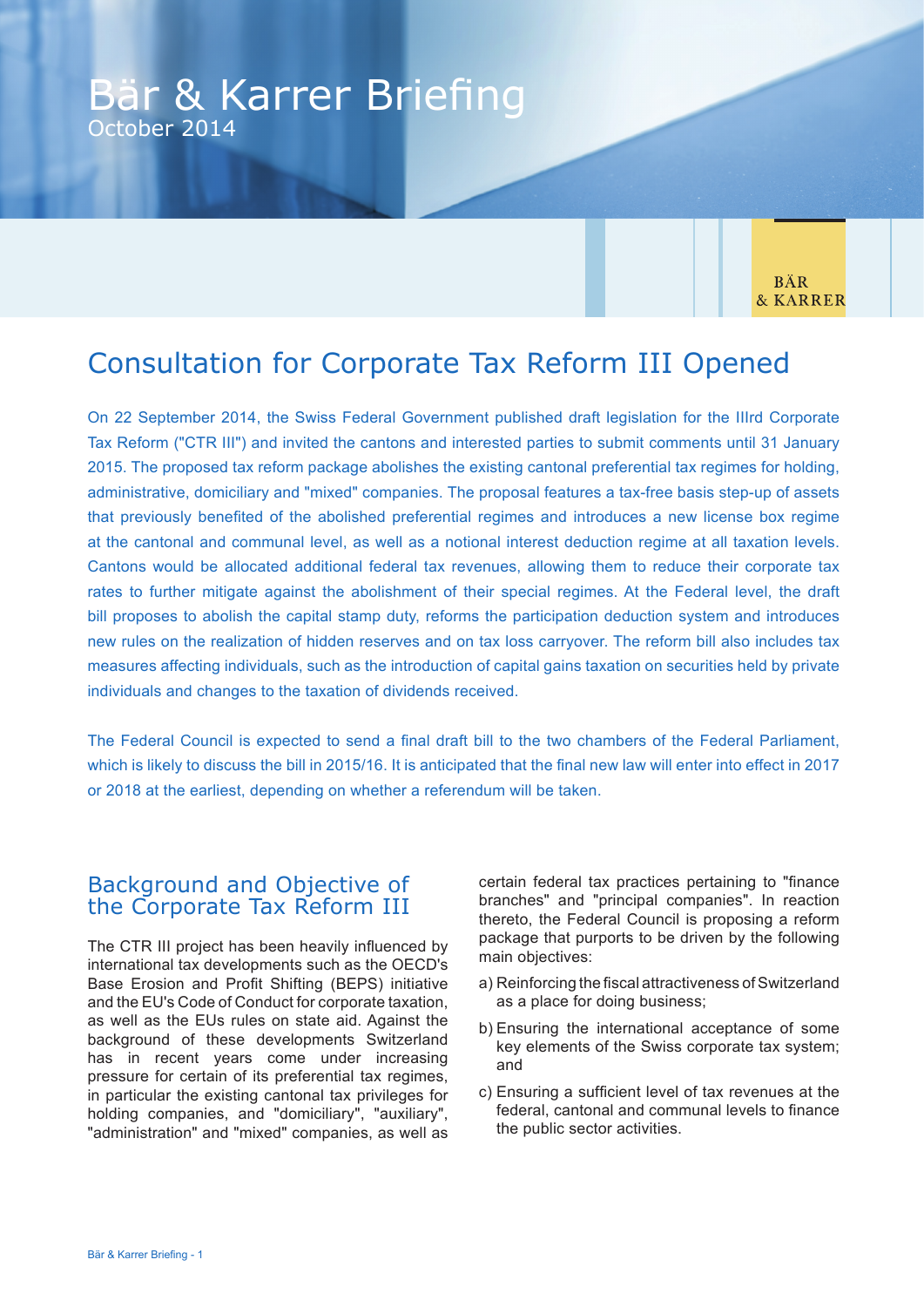## Main Features of the Draft CTR III Bill

The proposed tax reform package includes an array of measures, some of which would be effective at the cantonal/communal tax level, some at the federal tax level and some at all three levels of taxation:

### Measures at the Cantonal/ Communal Tax Level

At the core of the proposed reform package is the abolition of the preferential cantonal tax regimes for holding companies and for domicile / auxiliary / administration / mixed companies (which ultimately ring-fence Swiss companies and permanent establishments of foreign companies with predominantly foreign or "mobile" activities). In lieu of those regimes, the Federal Council proposes to introduce a "license box" regime and a notional interest deduction (NID) on "surplus equity". The NID regime would not only be introduced at the cantonal communal, but also at the federal tax level.

## a) License Box

The proposed license box regime broadly follows the similar regime existing in the UK (and is thus considered "internationally acceptable", subject to further developments at the OECD and/or EU level). It would be applicable to income generated from patents, supplementary protection certificates, exclusive patent licenses and "first-notifier protection" according to art. 12 of the Federal Act on Therapeutic Products. Income from trademarks, trademark licenses and other intellectual property (IP) would not be covered by the regime. "Embedded" income from qualifying IP would be eligible through the application of the "residual profit" calculation method. Eligible IP income would be taxed to the extent of a fraction of at least 20%, resulting in an effective tax rate of some 2.4-4.8% depending on the company's location within Switzerland.

## b) NID

The NID regime would be applicable at both cantonal and federal tax levels. NID would be applicable to "surplus equity" only, i.e. equity considered to exceed a certain minimum equity basis required for a "sound" financing of the business. It is expected that minimum equity funding ratios will be defined for different asset classes and published in a circular of the federal tax authorities. Certain asset classes such as investments, non-Swiss permanent establishments and goodwill would be excluded from NID. The interest rate for the NID would correspond to 1.5 times the yield of the 10-year Government bond, however, at least 2% p.a.

## c) Step-up of Tax Basis

As part of broader new rules regarding realization and depreciation of hidden reserves as well as carry-forward of net losses, the draft bill provides for a deemed realization of hidden reserves and selfcreated goodwill upon their "switch" from the taxprivileged sphere into the ordinary cantonal taxation regime, which under the proposed transition rules may effectively be stepped up to market values on a tax-free basis. After the step-up (which excludes substantial equity investments), depreciation according to generally applicable depreciation schedules may be taken against the ordinarily taxable net profit. Capitalized self-created goodwill shall be depreciated over ten years, using the straight-line method. Losses resulting from such goodwill depreciation may not be carried forward for tax purposes. This step-up mechanism is expected to "perpetuate" the low effective tax rates under the currently existing privileged regimes for a substantial period of time after entry into force of the tax reform.

## d) Reduction of Cantonal Tax Rates

It is generally expected that the cantons will cut their ordinary corporate tax rates to some extent, to mitigate against the effect of abolishing the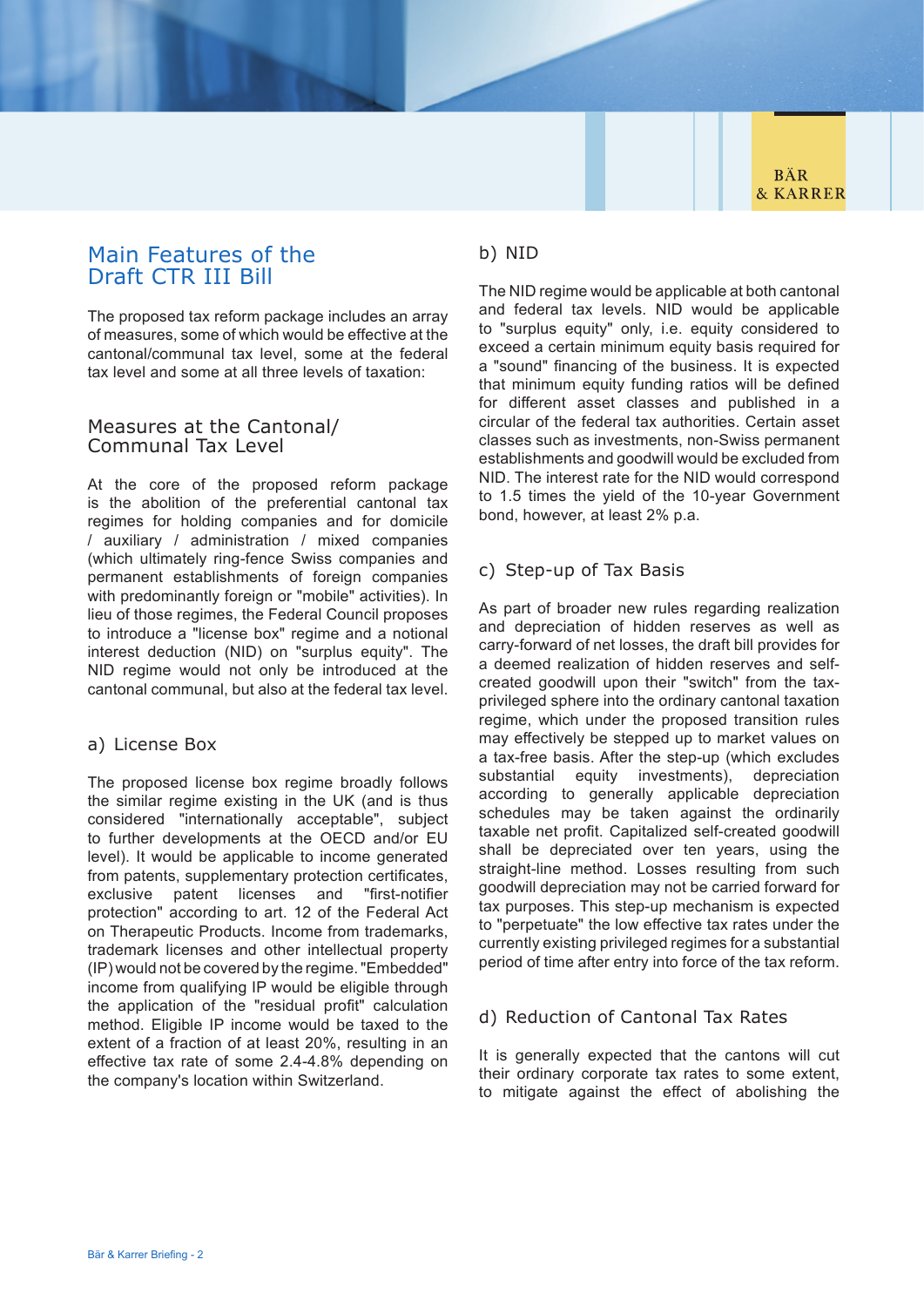

cantonal tax privileges. The Federal Government would support these cantonal tax rate cuts with a contribution of CHF 1 billion.

## Measures at the Federal Tax Level

#### a) Abolition of Capital Stamp Duty

The draft bill proposes to abolish the 1% capital stamp duty on equity capital contributions to Swiss corporate entities by their shareholders or members.

#### Measures Affecting Federal and Cantonal/Communal Taxes

In addition to the introduction of an NID, the following proposed measures would apply at both federal and cantonal/communal tax levels:

### a) Reform of the "Participation Deduction" System

Under the proposal, the current system of relieving dividends and capital gains earned by Swiss corporate taxpayers from substantial corporate equity investments from multiple taxation through the "participation deduction" would be replaced by a genuine participation exemption system. Any dividends and capital gains (including revaluation gains) from investments in corporate equity of other companies would be exempt from taxable income (however, capital gains on shares held by banks as current assets would remain taxable). Capital losses, depreciation and value adjustments on equity shares would likewise be excluded from the taxable net result.

#### b) New Rules on Realization of Hidden Reserves and Tax Basis Step-up

The draft bill clarifies that any hidden reserves and self-created goodwill (which cannot be capitalized under Swiss accounting rules) shall be deemed to be realized upon the end of corporate tax liability

(including upon corporate exit from Switzerland, such as re-allocation of assets to a non-Swiss permanent establishment) and upon any move into a taxexempt regime. On the other hand, it is clarified that any "immigration" of assets, including self-created goodwill from outside Switzerland entitles the taxpayer to a tax-free basis step-up. "Immigration" and corresponding start of Swiss corporate tax liability is deemed to include the migration of the legal or management seat of a foreign company to Switzerland, the re-allocation of assets or business functions of a foreign business to a Swiss business operation or permanent establishment, and the termination of a tax-exempt status. The stepped-up self-created goodwill must be amortized straightline over ten years; annual net losses caused by such amortization cannot be carried forward for tax purposes.

#### c) New Rules on Tax Loss Carryover

The draft bill proposes to amend the current regime which allows for a limited tax loss carryover period of seven years. Under the revised regime, all losses from prior years may be deducted from the current year's taxable profit with no time limitation. However, the current year's net profit before losses of the same period may only be charged with losses from prior periods to the extent of 80 percent.

Furthermore, the proposal features the introduction of a consolidated group loss deduction broadly along the lines of the "Marks & Spencer" case. This would allow Swiss parent companies that control Swiss or foreign group subsidiaries to deduct losses of their controlled subsidiaries in proportion to their ownership interest, if and to the extent that such losses could not be deducted at the level of the loss-making subsidiary or of another entity of the consolidated group.

#### Measures Affecting the Taxation of Individuals

The reform bill also features some individual tax measures, which are meant to contribute to the